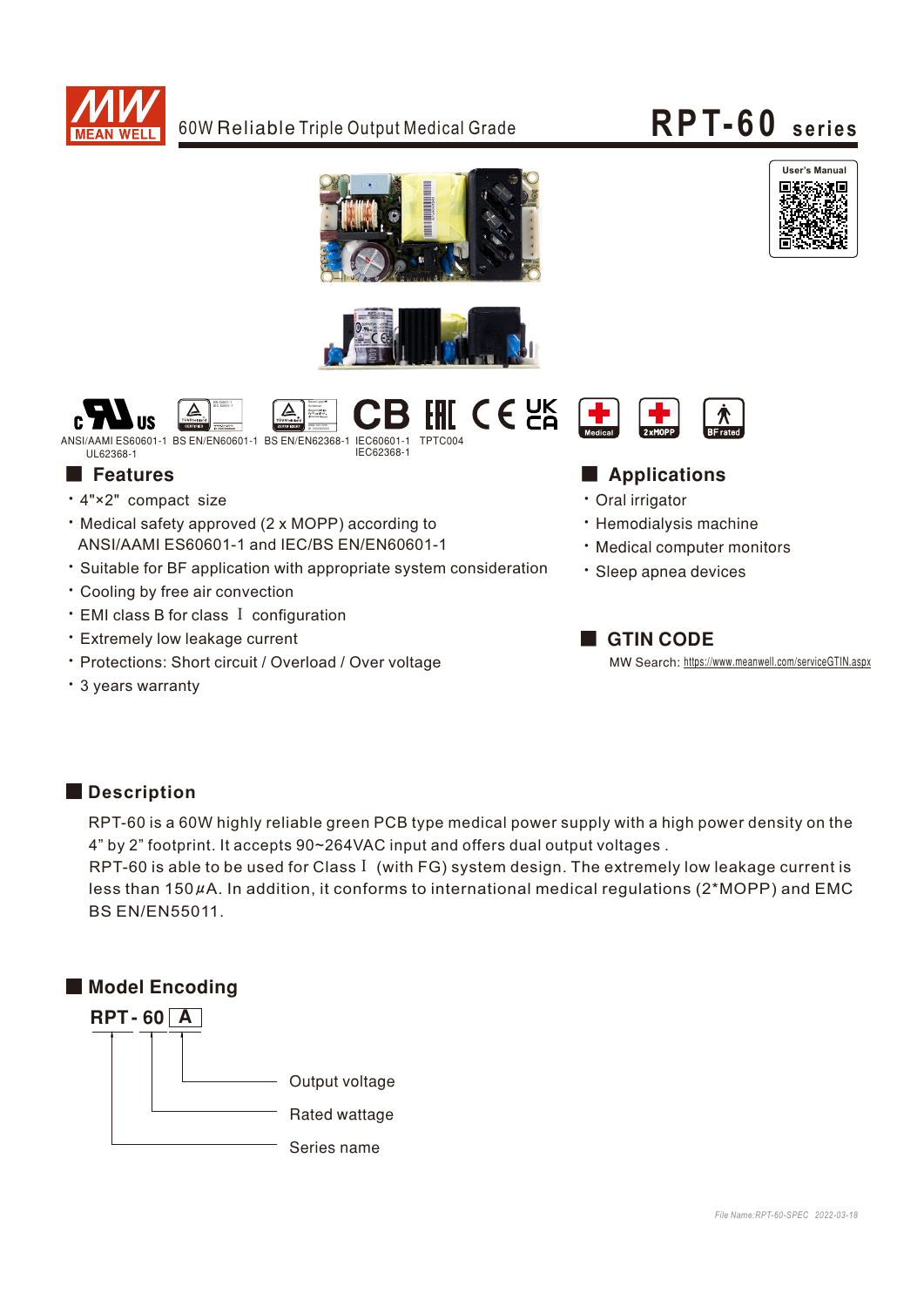

### **SPECIFICATION**

| <b>MODEL</b>                                    |                                                                                                                                                                                                                                                                                                                                                                                                                                                                                                                                                                                                                                                                                                                                                                                                                                                                                                                                                                                                                                                                                                                                                                                                                                                                                                                                                                           | <b>RPT-60A</b>                                                                                     |                                                      |                          | <b>RPT-60B</b>                                                                         |                 |                 | <b>RPT-60C</b>                                                            |                                     |                 |  |  |
|-------------------------------------------------|---------------------------------------------------------------------------------------------------------------------------------------------------------------------------------------------------------------------------------------------------------------------------------------------------------------------------------------------------------------------------------------------------------------------------------------------------------------------------------------------------------------------------------------------------------------------------------------------------------------------------------------------------------------------------------------------------------------------------------------------------------------------------------------------------------------------------------------------------------------------------------------------------------------------------------------------------------------------------------------------------------------------------------------------------------------------------------------------------------------------------------------------------------------------------------------------------------------------------------------------------------------------------------------------------------------------------------------------------------------------------|----------------------------------------------------------------------------------------------------|------------------------------------------------------|--------------------------|----------------------------------------------------------------------------------------|-----------------|-----------------|---------------------------------------------------------------------------|-------------------------------------|-----------------|--|--|
|                                                 | <b>OUTPUT NUMBER</b>                                                                                                                                                                                                                                                                                                                                                                                                                                                                                                                                                                                                                                                                                                                                                                                                                                                                                                                                                                                                                                                                                                                                                                                                                                                                                                                                                      | CH <sub>1</sub>                                                                                    | CH <sub>2</sub>                                      | CH <sub>3</sub>          | CH <sub>1</sub>                                                                        | CH <sub>2</sub> | CH <sub>3</sub> | CH <sub>1</sub>                                                           | CH <sub>2</sub>                     | CH <sub>3</sub> |  |  |
|                                                 | <b>DC VOLTAGE</b>                                                                                                                                                                                                                                                                                                                                                                                                                                                                                                                                                                                                                                                                                                                                                                                                                                                                                                                                                                                                                                                                                                                                                                                                                                                                                                                                                         | 5V                                                                                                 | 12V                                                  | $-5V$                    | 5V                                                                                     | 12V             | $-12V$          | 5V                                                                        | 15V                                 | $-15V$          |  |  |
|                                                 | <b>RATED CURRENT</b>                                                                                                                                                                                                                                                                                                                                                                                                                                                                                                                                                                                                                                                                                                                                                                                                                                                                                                                                                                                                                                                                                                                                                                                                                                                                                                                                                      | 4A                                                                                                 | 2A                                                   | 0.5A                     | 4A                                                                                     | 2A              | 0.5A            | 4A                                                                        | 1.5A                                | 0.5A            |  |  |
|                                                 | <b>CURRENT RANGE</b>                                                                                                                                                                                                                                                                                                                                                                                                                                                                                                                                                                                                                                                                                                                                                                                                                                                                                                                                                                                                                                                                                                                                                                                                                                                                                                                                                      | $0.5 - 4.4A$                                                                                       | $0.1 - 2.2A$                                         | $0.1 - 0.55A$            | $0.5 - 4.4A$                                                                           | $0.1 - 2.2A$    | $0.1 - 0.55A$   | $0.5 - 4.4A$                                                              | $0.1 - 1.65A$                       | $0.1 - 0.55A$   |  |  |
|                                                 | <b>RATED POWER</b>                                                                                                                                                                                                                                                                                                                                                                                                                                                                                                                                                                                                                                                                                                                                                                                                                                                                                                                                                                                                                                                                                                                                                                                                                                                                                                                                                        | 46.5W                                                                                              |                                                      |                          | 50W                                                                                    |                 |                 | 50W                                                                       |                                     |                 |  |  |
|                                                 | PEAK LOAD(10sec.)                                                                                                                                                                                                                                                                                                                                                                                                                                                                                                                                                                                                                                                                                                                                                                                                                                                                                                                                                                                                                                                                                                                                                                                                                                                                                                                                                         | Note.2 51.15W                                                                                      |                                                      |                          | 55W                                                                                    |                 |                 | 55W                                                                       |                                     |                 |  |  |
| <b>OUTPUT</b>                                   | RIPPLE & NOISE (max.) Note.3 80mVp-p                                                                                                                                                                                                                                                                                                                                                                                                                                                                                                                                                                                                                                                                                                                                                                                                                                                                                                                                                                                                                                                                                                                                                                                                                                                                                                                                      | 80mVp-p<br>80mVp-p                                                                                 |                                                      |                          | 80mVp-p                                                                                | 80mVp-p         | 100mVp-p        | 80mVp-p                                                                   | 100mVp-p                            | 150mVp-p        |  |  |
|                                                 | VOLTAGE TOLERANCE Note.4   +3,-2%                                                                                                                                                                                                                                                                                                                                                                                                                                                                                                                                                                                                                                                                                                                                                                                                                                                                                                                                                                                                                                                                                                                                                                                                                                                                                                                                         |                                                                                                    | ±6.0%                                                | $+9,-8%$                 | $+3,-2%$                                                                               | ± 6.0%          | +10,-6%         | $+3,-2%$                                                                  | ± 6.0%                              | ±8.0%           |  |  |
|                                                 | <b>LINE REGULATION</b>                                                                                                                                                                                                                                                                                                                                                                                                                                                                                                                                                                                                                                                                                                                                                                                                                                                                                                                                                                                                                                                                                                                                                                                                                                                                                                                                                    | ±0.5%                                                                                              | ±1.0%                                                | ±1.0%                    | ±0.5%                                                                                  | ±1.0%           | ±2.0%           | ±0.5%                                                                     | ±2.0%                               | ±2.0%           |  |  |
|                                                 | <b>LOAD REGULATION</b>                                                                                                                                                                                                                                                                                                                                                                                                                                                                                                                                                                                                                                                                                                                                                                                                                                                                                                                                                                                                                                                                                                                                                                                                                                                                                                                                                    | ±1.5%                                                                                              | ±2.0%                                                | $+5,-7%$                 | ±1.5%                                                                                  | ±2.0%           | ±5.0%           | ±1.5%                                                                     | ±3.0%                               | ±4.0%           |  |  |
|                                                 | <b>SETUP, RISE TIME</b>                                                                                                                                                                                                                                                                                                                                                                                                                                                                                                                                                                                                                                                                                                                                                                                                                                                                                                                                                                                                                                                                                                                                                                                                                                                                                                                                                   | 300ms, 15ms/230VAC                                                                                 |                                                      |                          | 300ms, 15ms/115VAC at full load                                                        |                 |                 |                                                                           |                                     |                 |  |  |
|                                                 | <b>HOLD UP TIME (Typ.)</b>                                                                                                                                                                                                                                                                                                                                                                                                                                                                                                                                                                                                                                                                                                                                                                                                                                                                                                                                                                                                                                                                                                                                                                                                                                                                                                                                                | 70ms/230VAC                                                                                        |                                                      | 15ms/115VAC at full load |                                                                                        |                 |                 |                                                                           |                                     |                 |  |  |
|                                                 | <b>VOLTAGE RANGE</b>                                                                                                                                                                                                                                                                                                                                                                                                                                                                                                                                                                                                                                                                                                                                                                                                                                                                                                                                                                                                                                                                                                                                                                                                                                                                                                                                                      | $90 \sim 264$ VAC                                                                                  | $127 - 370VDC$                                       |                          |                                                                                        |                 |                 |                                                                           |                                     |                 |  |  |
|                                                 | <b>FREQUENCY RANGE</b>                                                                                                                                                                                                                                                                                                                                                                                                                                                                                                                                                                                                                                                                                                                                                                                                                                                                                                                                                                                                                                                                                                                                                                                                                                                                                                                                                    | $47 \sim 63$ Hz                                                                                    |                                                      |                          |                                                                                        |                 |                 |                                                                           |                                     |                 |  |  |
|                                                 | EFFICIENCY (Typ.)                                                                                                                                                                                                                                                                                                                                                                                                                                                                                                                                                                                                                                                                                                                                                                                                                                                                                                                                                                                                                                                                                                                                                                                                                                                                                                                                                         |                                                                                                    | 77%<br>78%<br>79%                                    |                          |                                                                                        |                 |                 |                                                                           |                                     |                 |  |  |
| <b>INPUT</b>                                    | <b>AC CURRENT (Typ.)</b>                                                                                                                                                                                                                                                                                                                                                                                                                                                                                                                                                                                                                                                                                                                                                                                                                                                                                                                                                                                                                                                                                                                                                                                                                                                                                                                                                  | 1.1A/115VAC<br>0.7A/230VAC                                                                         |                                                      |                          |                                                                                        |                 |                 |                                                                           |                                     |                 |  |  |
|                                                 | <b>INRUSH CURRENT (Typ.)</b>                                                                                                                                                                                                                                                                                                                                                                                                                                                                                                                                                                                                                                                                                                                                                                                                                                                                                                                                                                                                                                                                                                                                                                                                                                                                                                                                              |                                                                                                    | COLD START 60A/230VAC<br>30A/115VAC                  |                          |                                                                                        |                 |                 |                                                                           |                                     |                 |  |  |
|                                                 | <b>LEAKAGE CURRENT</b><br>Note.5                                                                                                                                                                                                                                                                                                                                                                                                                                                                                                                                                                                                                                                                                                                                                                                                                                                                                                                                                                                                                                                                                                                                                                                                                                                                                                                                          |                                                                                                    |                                                      |                          | Earth leakage current < 150 $\mu$ A/264VAC, Touch current < 100 $\mu$ A/264VAC         |                 |                 |                                                                           |                                     |                 |  |  |
|                                                 |                                                                                                                                                                                                                                                                                                                                                                                                                                                                                                                                                                                                                                                                                                                                                                                                                                                                                                                                                                                                                                                                                                                                                                                                                                                                                                                                                                           |                                                                                                    | 115 $\sim$ 150% rated output power                   |                          |                                                                                        |                 |                 |                                                                           |                                     |                 |  |  |
|                                                 | <b>OVERLOAD</b>                                                                                                                                                                                                                                                                                                                                                                                                                                                                                                                                                                                                                                                                                                                                                                                                                                                                                                                                                                                                                                                                                                                                                                                                                                                                                                                                                           |                                                                                                    |                                                      |                          | Protection type : Hiccup mode, recovers automatically after fault condition is removed |                 |                 |                                                                           |                                     |                 |  |  |
| <b>PROTECTION</b>                               |                                                                                                                                                                                                                                                                                                                                                                                                                                                                                                                                                                                                                                                                                                                                                                                                                                                                                                                                                                                                                                                                                                                                                                                                                                                                                                                                                                           | $CH1: 5.75 - 6.75V$                                                                                |                                                      |                          |                                                                                        |                 |                 |                                                                           |                                     |                 |  |  |
|                                                 | <b>OVER VOLTAGE</b>                                                                                                                                                                                                                                                                                                                                                                                                                                                                                                                                                                                                                                                                                                                                                                                                                                                                                                                                                                                                                                                                                                                                                                                                                                                                                                                                                       |                                                                                                    |                                                      |                          | Protection type: Shut down o/p voltage, re-power on to recover                         |                 |                 |                                                                           |                                     |                 |  |  |
|                                                 | <b>WORKING TEMP.</b>                                                                                                                                                                                                                                                                                                                                                                                                                                                                                                                                                                                                                                                                                                                                                                                                                                                                                                                                                                                                                                                                                                                                                                                                                                                                                                                                                      |                                                                                                    | $-20 \sim +65^{\circ}$ C (Refer to "Derating Curve") |                          |                                                                                        |                 |                 |                                                                           |                                     |                 |  |  |
|                                                 | <b>WORKING HUMIDITY</b>                                                                                                                                                                                                                                                                                                                                                                                                                                                                                                                                                                                                                                                                                                                                                                                                                                                                                                                                                                                                                                                                                                                                                                                                                                                                                                                                                   |                                                                                                    | 20 ~ 90% RH non-condensing                           |                          |                                                                                        |                 |                 |                                                                           |                                     |                 |  |  |
| <b>ENVIRONMENT</b>                              | <b>STORAGE TEMP., HUMIDITY</b>                                                                                                                                                                                                                                                                                                                                                                                                                                                                                                                                                                                                                                                                                                                                                                                                                                                                                                                                                                                                                                                                                                                                                                                                                                                                                                                                            |                                                                                                    | $-40 \sim +85^{\circ}$ C, 10 ~ 95% RH non-condensing |                          |                                                                                        |                 |                 |                                                                           |                                     |                 |  |  |
|                                                 | <b>TEMP. COEFFICIENT</b>                                                                                                                                                                                                                                                                                                                                                                                                                                                                                                                                                                                                                                                                                                                                                                                                                                                                                                                                                                                                                                                                                                                                                                                                                                                                                                                                                  | $\pm$ 0.03%/°C (0~45°C)                                                                            |                                                      |                          |                                                                                        |                 |                 |                                                                           |                                     |                 |  |  |
|                                                 | <b>VIBRATION</b>                                                                                                                                                                                                                                                                                                                                                                                                                                                                                                                                                                                                                                                                                                                                                                                                                                                                                                                                                                                                                                                                                                                                                                                                                                                                                                                                                          |                                                                                                    |                                                      |                          |                                                                                        |                 |                 |                                                                           |                                     |                 |  |  |
|                                                 | <b>OPERATING ALTITUDE Note.6</b> 3000 meters                                                                                                                                                                                                                                                                                                                                                                                                                                                                                                                                                                                                                                                                                                                                                                                                                                                                                                                                                                                                                                                                                                                                                                                                                                                                                                                              | 10 ~ 500Hz, 2G 10min./1cycle, period for 60min. each along X, Y, Z axes                            |                                                      |                          |                                                                                        |                 |                 |                                                                           |                                     |                 |  |  |
|                                                 |                                                                                                                                                                                                                                                                                                                                                                                                                                                                                                                                                                                                                                                                                                                                                                                                                                                                                                                                                                                                                                                                                                                                                                                                                                                                                                                                                                           | UL62368-1, TUV BS EN/EN62368-1, IEC62368-1, IEC60601-1, EAC TP TC 004, UL ANSI/AAMI ES60601-1,     |                                                      |                          |                                                                                        |                 |                 |                                                                           |                                     |                 |  |  |
|                                                 | <b>SAFETY STANDARDS</b>                                                                                                                                                                                                                                                                                                                                                                                                                                                                                                                                                                                                                                                                                                                                                                                                                                                                                                                                                                                                                                                                                                                                                                                                                                                                                                                                                   | CAN/CSA-C22.2 No. 60601-1:14 - Edition 3 approved, TUV BS EN/EN60601-1 approved                    |                                                      |                          |                                                                                        |                 |                 |                                                                           |                                     |                 |  |  |
|                                                 | <b>ISOLATION LEVEL</b>                                                                                                                                                                                                                                                                                                                                                                                                                                                                                                                                                                                                                                                                                                                                                                                                                                                                                                                                                                                                                                                                                                                                                                                                                                                                                                                                                    | Primary-Secondary: 2xMOPP, Primary-Earth:1xMOPP, Secondary-Earth:1xMOPP                            |                                                      |                          |                                                                                        |                 |                 |                                                                           |                                     |                 |  |  |
|                                                 | <b>WITHSTAND VOLTAGE</b>                                                                                                                                                                                                                                                                                                                                                                                                                                                                                                                                                                                                                                                                                                                                                                                                                                                                                                                                                                                                                                                                                                                                                                                                                                                                                                                                                  | I/P-O/P:4KVAC I/P-FG:2KVAC O/P-FG:1.5KVAC                                                          |                                                      |                          |                                                                                        |                 |                 |                                                                           |                                     |                 |  |  |
|                                                 | <b>ISOLATION RESISTANCE</b>                                                                                                                                                                                                                                                                                                                                                                                                                                                                                                                                                                                                                                                                                                                                                                                                                                                                                                                                                                                                                                                                                                                                                                                                                                                                                                                                               | I/P-O/P, I/P-FG, O/P-FG:100M Ohms / 500VDC / 25 °C / 70% RH                                        |                                                      |                          |                                                                                        |                 |                 |                                                                           |                                     |                 |  |  |
|                                                 | <b>EMC EMISSION</b>                                                                                                                                                                                                                                                                                                                                                                                                                                                                                                                                                                                                                                                                                                                                                                                                                                                                                                                                                                                                                                                                                                                                                                                                                                                                                                                                                       | <b>Parameter</b>                                                                                   |                                                      |                          | <b>Standard</b>                                                                        |                 |                 | Test Level / Note                                                         |                                     |                 |  |  |
|                                                 |                                                                                                                                                                                                                                                                                                                                                                                                                                                                                                                                                                                                                                                                                                                                                                                                                                                                                                                                                                                                                                                                                                                                                                                                                                                                                                                                                                           | Conducted emission                                                                                 |                                                      |                          | <b>BS EN/EN55011 (CISPR11)</b>                                                         |                 |                 | Class B                                                                   |                                     |                 |  |  |
| <b>SAFETY&amp;</b>                              |                                                                                                                                                                                                                                                                                                                                                                                                                                                                                                                                                                                                                                                                                                                                                                                                                                                                                                                                                                                                                                                                                                                                                                                                                                                                                                                                                                           | Radiated emission                                                                                  |                                                      |                          | BS EN/EN55011 (CISPR11)                                                                |                 |                 | Class B                                                                   |                                     |                 |  |  |
| <b>EMC</b>                                      |                                                                                                                                                                                                                                                                                                                                                                                                                                                                                                                                                                                                                                                                                                                                                                                                                                                                                                                                                                                                                                                                                                                                                                                                                                                                                                                                                                           | Harmonic current                                                                                   |                                                      |                          | BS EN/EN61000-3-2                                                                      |                 |                 | Class A                                                                   |                                     |                 |  |  |
| (Note 8)                                        |                                                                                                                                                                                                                                                                                                                                                                                                                                                                                                                                                                                                                                                                                                                                                                                                                                                                                                                                                                                                                                                                                                                                                                                                                                                                                                                                                                           | BS EN/EN61000-3-3<br>-----<br>Voltage flicker<br>BS EN/EN60601-1-2                                 |                                                      |                          |                                                                                        |                 |                 |                                                                           |                                     |                 |  |  |
|                                                 | <b>EMC IMMUNITY</b>                                                                                                                                                                                                                                                                                                                                                                                                                                                                                                                                                                                                                                                                                                                                                                                                                                                                                                                                                                                                                                                                                                                                                                                                                                                                                                                                                       | <b>Standard</b><br>Parameter                                                                       |                                                      |                          |                                                                                        |                 |                 | <b>Test Level / Note</b>                                                  |                                     |                 |  |  |
|                                                 |                                                                                                                                                                                                                                                                                                                                                                                                                                                                                                                                                                                                                                                                                                                                                                                                                                                                                                                                                                                                                                                                                                                                                                                                                                                                                                                                                                           | <b>ESD</b>                                                                                         |                                                      |                          |                                                                                        |                 |                 |                                                                           |                                     |                 |  |  |
|                                                 |                                                                                                                                                                                                                                                                                                                                                                                                                                                                                                                                                                                                                                                                                                                                                                                                                                                                                                                                                                                                                                                                                                                                                                                                                                                                                                                                                                           |                                                                                                    |                                                      |                          | BS EN/EN61000-4-2                                                                      |                 |                 | Level 4, 15KV air ; Level 4, 8KV contact<br>Level 3, 10V/m(80MHz~2.7GHz)  |                                     |                 |  |  |
|                                                 |                                                                                                                                                                                                                                                                                                                                                                                                                                                                                                                                                                                                                                                                                                                                                                                                                                                                                                                                                                                                                                                                                                                                                                                                                                                                                                                                                                           | RF field susceptibility                                                                            |                                                      |                          | BS EN/EN61000-4-3                                                                      |                 |                 | Table 9, 9~28V/m(385MHz~5.78GHz)                                          |                                     |                 |  |  |
|                                                 |                                                                                                                                                                                                                                                                                                                                                                                                                                                                                                                                                                                                                                                                                                                                                                                                                                                                                                                                                                                                                                                                                                                                                                                                                                                                                                                                                                           | <b>EFT</b> bursts                                                                                  |                                                      |                          | BS EN/EN61000-4-4                                                                      |                 |                 | Level 3, 2KV                                                              |                                     |                 |  |  |
|                                                 |                                                                                                                                                                                                                                                                                                                                                                                                                                                                                                                                                                                                                                                                                                                                                                                                                                                                                                                                                                                                                                                                                                                                                                                                                                                                                                                                                                           | Surge susceptibility                                                                               |                                                      |                          | BS EN/EN61000-4-5                                                                      |                 |                 |                                                                           | Level 4, 4KV/Line-FG; 2KV/Line-Line |                 |  |  |
|                                                 |                                                                                                                                                                                                                                                                                                                                                                                                                                                                                                                                                                                                                                                                                                                                                                                                                                                                                                                                                                                                                                                                                                                                                                                                                                                                                                                                                                           | Conducted susceptibility                                                                           |                                                      |                          | BS EN/EN61000-4-6                                                                      |                 |                 | Level 3, 10V                                                              |                                     |                 |  |  |
|                                                 |                                                                                                                                                                                                                                                                                                                                                                                                                                                                                                                                                                                                                                                                                                                                                                                                                                                                                                                                                                                                                                                                                                                                                                                                                                                                                                                                                                           | Magnetic field immunity                                                                            |                                                      |                          | BS EN/EN61000-4-8                                                                      |                 |                 | Level 4, 30A/m                                                            |                                     |                 |  |  |
|                                                 |                                                                                                                                                                                                                                                                                                                                                                                                                                                                                                                                                                                                                                                                                                                                                                                                                                                                                                                                                                                                                                                                                                                                                                                                                                                                                                                                                                           | Voltage dip, interruption                                                                          |                                                      |                          | BS EN/EN61000-4-11                                                                     |                 |                 | 100% dip 1 periods, 30% dip 25 periods,<br>100% interruptions 250 periods |                                     |                 |  |  |
|                                                 | <b>MTBF</b>                                                                                                                                                                                                                                                                                                                                                                                                                                                                                                                                                                                                                                                                                                                                                                                                                                                                                                                                                                                                                                                                                                                                                                                                                                                                                                                                                               | 4415.3K hrs min.<br>Telcordia SR-332 (Bellcore) ; 677.8K hrs min.<br>MIL-HDBK-217F $(25^{\circ}C)$ |                                                      |                          |                                                                                        |                 |                 |                                                                           |                                     |                 |  |  |
| <b>OTHERS</b>                                   | <b>DIMENSION</b><br>$(L^*W^*H)$                                                                                                                                                                                                                                                                                                                                                                                                                                                                                                                                                                                                                                                                                                                                                                                                                                                                                                                                                                                                                                                                                                                                                                                                                                                                                                                                           | 101.6*50.8*29mm or 4" * 2" *1.14" inch                                                             |                                                      |                          |                                                                                        |                 |                 |                                                                           |                                     |                 |  |  |
| 0.15Kg; 96pcs/15.4Kg/0.89CUFT<br><b>PACKING</b> |                                                                                                                                                                                                                                                                                                                                                                                                                                                                                                                                                                                                                                                                                                                                                                                                                                                                                                                                                                                                                                                                                                                                                                                                                                                                                                                                                                           |                                                                                                    |                                                      |                          |                                                                                        |                 |                 |                                                                           |                                     |                 |  |  |
| <b>NOTE</b>                                     | 1. All parameters NOT specially mentioned are measured at 230VAC input, rated load and 25°C of ambient temperature.<br>2. 33% Duty cycle maximum within every 30 seconds. Average output power should not exceed the rated power.<br>3. Ripple & noise are measured at 20MHz of bandwidth by using a 12" twisted pair-wire terminated with a 0.1 $\mu$ f & 47 $\mu$ f parallel capacitor.<br>4. Tolerance: includes set up tolerance, line regulation and load regulation.<br>5. Touch current was measured from primary input to DC output.<br>6. The ambient temperature derating of $3.5^{\circ}$ C/1000m with fanless models and of $5^{\circ}$ C/1000m with fan models for operating altitude higher than 2000m(6500ft).<br>7. Length of set up time is measured at cold first start. Turning ON/OFF the power supply may lead to increase of the set up time.<br>8. Heat Sink HS1, HS2 can not be shorted.<br>9. The power supply is considered a component which will be installed into a final equipment. All the EMC tests are been executed by mounting the unit on<br>a 360mm*360mm metal plate with 1mm of thickness. The final equipment must be re-confirmed that it still meets EMC directives. For guidance on how to<br>perform these EMC tests, please refer to "EMI testing of component power supplies."<br>(as available on http://www.meanwell.com) |                                                                                                    |                                                      |                          |                                                                                        |                 |                 |                                                                           |                                     |                 |  |  |

※: https://www.meanwell.com/serviceDisclaimer.aspx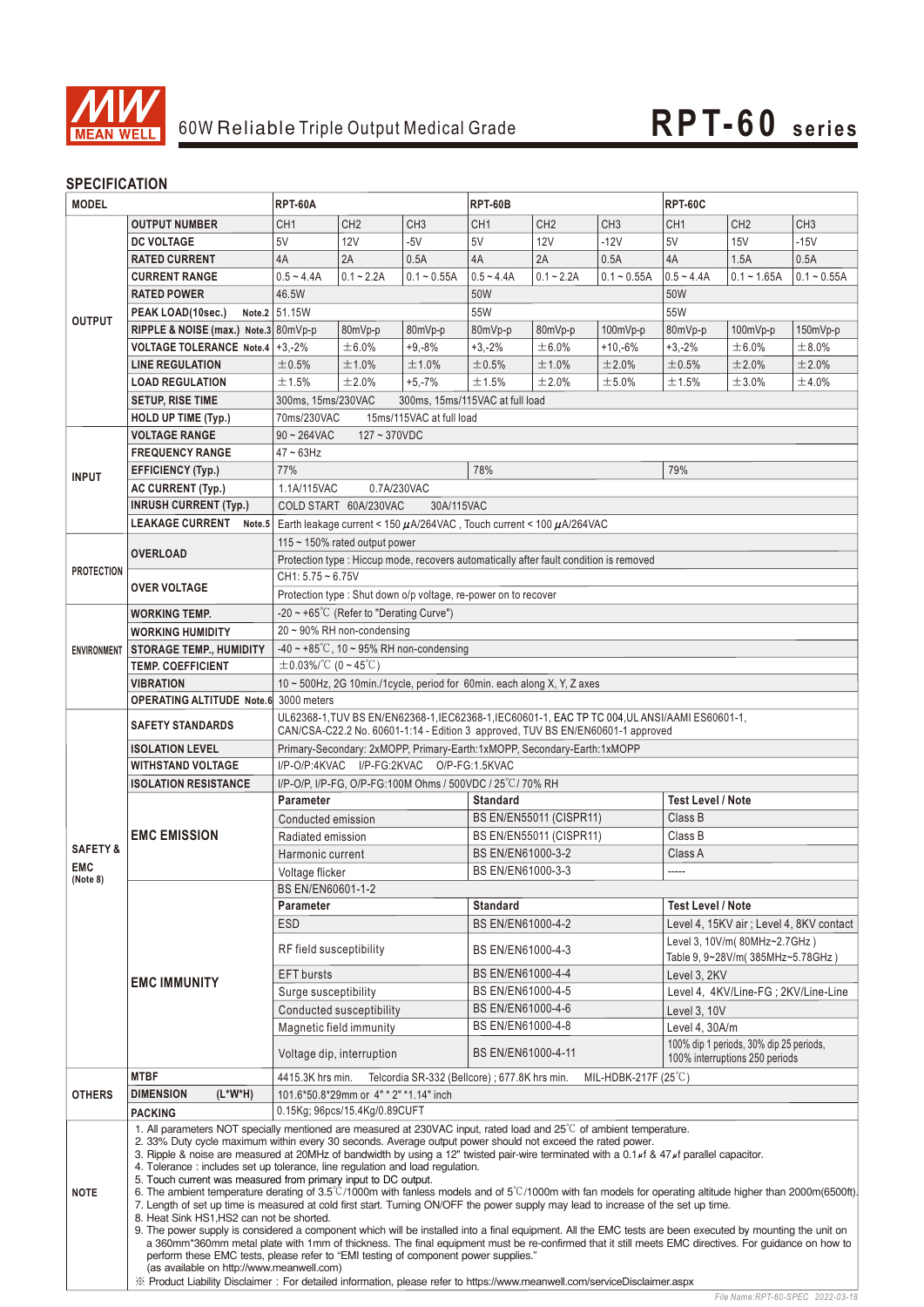

### **SPECIFICATION**

| <b>OUTPUT NUMBER</b><br>CH <sub>1</sub><br>CH <sub>2</sub><br>CH <sub>3</sub><br>CH <sub>1</sub><br>CH <sub>2</sub><br>CH <sub>3</sub><br><b>DC VOLTAGE</b><br>5V<br><b>24V</b><br><b>12V</b><br>3.3V<br>5V<br>12V<br>3.5A<br>0.5A<br><b>RATED CURRENT</b><br>1A<br>5A<br>3A<br>0.7A<br>$0.5 - 3.85A$<br>$0.1 - 1.1A$<br>$0.1 - 0.55A$<br>$0.5 - 5.5A$<br>$0.3 - 3.3A$<br><b>CURRENT RANGE</b><br>47.5W<br><b>RATED POWER</b><br>39.9W<br>Note.2 52.25W<br>PEAK LOAD(10sec.)<br>43.89W<br><b>OUTPUT</b><br>RIPPLE & NOISE (max.) Note.3 80mVp-p<br>150mVp-p<br>80mVp-p<br>80mVp-p<br>80mVp-p<br>80mVp-p<br>VOLTAGE TOLERANCE Note.4   +3,-2%<br>±6.0%<br>±8.0%<br>±8.0%<br>$+10,-6%$<br>$+3,-2%$<br>±2.0%<br>±2.0%<br>±1.0%<br>±2.0%<br><b>LINE REGULATION</b><br>±0.5%<br>±0.5%<br><b>LOAD REGULATION</b><br>±1.5%<br>±3.0%<br>±4.0%<br>±1.5%<br>±2.0%<br>$+5.5,-5%$<br><b>SETUP, RISE TIME</b><br>300ms. 15ms/230VAC<br>300ms, 15ms/115VAC at full load<br>70ms/230VAC<br>15ms/115VAC at full load<br><b>HOLD UP TIME (Typ.)</b><br><b>VOLTAGE RANGE</b><br>$90 \sim 264$ VAC<br>$127 - 370VDC$<br><b>FREQUENCY RANGE</b><br>$47 \sim 63$ Hz<br>79%<br>75%<br>EFFICIENCY (Typ.)<br><b>INPUT</b><br>0.7A/230VAC<br><b>AC CURRENT (Typ.)</b><br>1.1A/115VAC<br><b>INRUSH CURRENT (Typ.)</b><br>COLD START 60A/230VAC<br>30A/115VAC<br><b>LEAKAGE CURRENT</b><br>Earth leakage current < 150 $\mu$ A/264VAC, Touch current < 100 $\mu$ A/264VAC<br>Note.5<br>115 $\sim$ 150% rated output power<br><b>OVERLOAD</b><br>Protection type : Hiccup mode, recovers automatically after fault condition is removed<br><b>PROTECTION</b><br>$CH1: 5.75 - 6.75V$<br>$CH1: 3.8 - 4.45V$<br><b>OVER VOLTAGE</b><br>Protection type : Shut down o/p voltage, re-power on to recover<br>$-20 \sim +65^{\circ}$ C (Refer to "Derating Curve")<br><b>WORKING TEMP.</b><br>$20 \sim 90\%$ RH non-condensing<br><b>WORKING HUMIDITY</b><br>$-40 \sim +85^{\circ}$ C, 10 ~ 95% RH non-condensing<br><b>STORAGE TEMP., HUMIDITY</b><br><b>ENVIRONMENT</b><br>$\pm$ 0.03%/°C (0~45°C)<br><b>TEMP. COEFFICIENT</b><br><b>VIBRATION</b><br>10 ~ 500Hz, 2G 10min./1cycle, period for 60min. each along X, Y, Z axes<br><b>OPERATING ALTITUDE Note.6</b> 3000 meters<br>UL62368-1, TUV BS EN/EN62368-1, IEC62368-1, IEC60601-1, EAC TP TC 004, UL ANSI/AAMI ES60601-1,<br><b>SAFETY STANDARDS</b><br>CAN/CSA-C22.2 No. 60601-1:14 - Edition 3 approved, TUV BS EN/EN60601-1 approved<br>Primary-Secondary: 2xMOPP, Primary-Earth:1xMOPP, Secondary-Earth:1xMOPP<br><b>ISOLATION LEVEL</b><br>I/P-O/P:4KVAC I/P-FG:2KVAC O/P-FG:1.5KVAC<br><b>WITHSTAND VOLTAGE</b><br>I/P-O/P, I/P-FG, O/P-FG:100M Ohms / 500VDC / 25°C / 70% RH<br><b>ISOLATION RESISTANCE</b><br><b>Test Level / Note</b><br><b>Parameter</b><br><b>Standard</b><br>BS EN/EN55011 (CISPR11)<br>Class B<br>Conducted emission<br><b>EMC EMISSION</b><br>BS EN/EN55011 (CISPR11)<br>Class B<br>Radiated emission<br>BS EN/EN61000-3-2<br><b>SAFETY &amp;</b><br>Class A<br>Harmonic current<br>BS EN/EN61000-3-3<br>-----<br><b>EMC</b><br>Voltage flicker<br>(Note 9)<br><b>BS EN/EN60601-1-2</b><br><b>Standard</b><br><b>Test Level / Note</b><br>Parameter<br><b>ESD</b><br>BS EN/EN61000-4-2<br>Level 3, 10V/m(80MHz~2.7GHz)<br>BS EN/EN61000-4-3<br>RF field susceptibility<br>Table 9, 9~28V/m(385MHz~5.78GHz)<br>BS EN/EN61000-4-4<br><b>EFT</b> bursts<br>Level 3, 2KV<br><b>EMC IMMUNITY</b><br>BS EN/EN61000-4-5<br>Level 4, 4KV/Line-FG; 2KV/Line-Line<br>Surge susceptibility<br>BS EN/EN61000-4-6<br>Conducted susceptibility<br>Level 3, 10V<br>BS EN/EN61000-4-8<br>Magnetic field immunity<br>Level 4, 30A/m | <b>MODEL</b> |  | RPT-60D                   |  |                    | RPT-6003 |                                                                           |               |  |  |  |  |
|-----------------------------------------------------------------------------------------------------------------------------------------------------------------------------------------------------------------------------------------------------------------------------------------------------------------------------------------------------------------------------------------------------------------------------------------------------------------------------------------------------------------------------------------------------------------------------------------------------------------------------------------------------------------------------------------------------------------------------------------------------------------------------------------------------------------------------------------------------------------------------------------------------------------------------------------------------------------------------------------------------------------------------------------------------------------------------------------------------------------------------------------------------------------------------------------------------------------------------------------------------------------------------------------------------------------------------------------------------------------------------------------------------------------------------------------------------------------------------------------------------------------------------------------------------------------------------------------------------------------------------------------------------------------------------------------------------------------------------------------------------------------------------------------------------------------------------------------------------------------------------------------------------------------------------------------------------------------------------------------------------------------------------------------------------------------------------------------------------------------------------------------------------------------------------------------------------------------------------------------------------------------------------------------------------------------------------------------------------------------------------------------------------------------------------------------------------------------------------------------------------------------------------------------------------------------------------------------------------------------------------------------------------------------------------------------------------------------------------------------------------------------------------------------------------------------------------------------------------------------------------------------------------------------------------------------------------------------------------------------------------------------------------------------------------------------------------------------------------------------------------------------------------------------------------------------------------------------------------------------------------------------------------------------------------------------------------------------------------------------------------------------------------------------------------------------------------------------------------------------------------------------------------------------------------------------------------------------------------------------------------------------------------------------------|--------------|--|---------------------------|--|--------------------|----------|---------------------------------------------------------------------------|---------------|--|--|--|--|
|                                                                                                                                                                                                                                                                                                                                                                                                                                                                                                                                                                                                                                                                                                                                                                                                                                                                                                                                                                                                                                                                                                                                                                                                                                                                                                                                                                                                                                                                                                                                                                                                                                                                                                                                                                                                                                                                                                                                                                                                                                                                                                                                                                                                                                                                                                                                                                                                                                                                                                                                                                                                                                                                                                                                                                                                                                                                                                                                                                                                                                                                                                                                                                                                                                                                                                                                                                                                                                                                                                                                                                                                                                                                       |              |  |                           |  |                    |          |                                                                           |               |  |  |  |  |
|                                                                                                                                                                                                                                                                                                                                                                                                                                                                                                                                                                                                                                                                                                                                                                                                                                                                                                                                                                                                                                                                                                                                                                                                                                                                                                                                                                                                                                                                                                                                                                                                                                                                                                                                                                                                                                                                                                                                                                                                                                                                                                                                                                                                                                                                                                                                                                                                                                                                                                                                                                                                                                                                                                                                                                                                                                                                                                                                                                                                                                                                                                                                                                                                                                                                                                                                                                                                                                                                                                                                                                                                                                                                       |              |  |                           |  |                    |          |                                                                           |               |  |  |  |  |
|                                                                                                                                                                                                                                                                                                                                                                                                                                                                                                                                                                                                                                                                                                                                                                                                                                                                                                                                                                                                                                                                                                                                                                                                                                                                                                                                                                                                                                                                                                                                                                                                                                                                                                                                                                                                                                                                                                                                                                                                                                                                                                                                                                                                                                                                                                                                                                                                                                                                                                                                                                                                                                                                                                                                                                                                                                                                                                                                                                                                                                                                                                                                                                                                                                                                                                                                                                                                                                                                                                                                                                                                                                                                       |              |  |                           |  |                    |          |                                                                           |               |  |  |  |  |
|                                                                                                                                                                                                                                                                                                                                                                                                                                                                                                                                                                                                                                                                                                                                                                                                                                                                                                                                                                                                                                                                                                                                                                                                                                                                                                                                                                                                                                                                                                                                                                                                                                                                                                                                                                                                                                                                                                                                                                                                                                                                                                                                                                                                                                                                                                                                                                                                                                                                                                                                                                                                                                                                                                                                                                                                                                                                                                                                                                                                                                                                                                                                                                                                                                                                                                                                                                                                                                                                                                                                                                                                                                                                       |              |  |                           |  |                    |          |                                                                           | $0.1 - 0.77A$ |  |  |  |  |
|                                                                                                                                                                                                                                                                                                                                                                                                                                                                                                                                                                                                                                                                                                                                                                                                                                                                                                                                                                                                                                                                                                                                                                                                                                                                                                                                                                                                                                                                                                                                                                                                                                                                                                                                                                                                                                                                                                                                                                                                                                                                                                                                                                                                                                                                                                                                                                                                                                                                                                                                                                                                                                                                                                                                                                                                                                                                                                                                                                                                                                                                                                                                                                                                                                                                                                                                                                                                                                                                                                                                                                                                                                                                       |              |  |                           |  |                    |          |                                                                           |               |  |  |  |  |
|                                                                                                                                                                                                                                                                                                                                                                                                                                                                                                                                                                                                                                                                                                                                                                                                                                                                                                                                                                                                                                                                                                                                                                                                                                                                                                                                                                                                                                                                                                                                                                                                                                                                                                                                                                                                                                                                                                                                                                                                                                                                                                                                                                                                                                                                                                                                                                                                                                                                                                                                                                                                                                                                                                                                                                                                                                                                                                                                                                                                                                                                                                                                                                                                                                                                                                                                                                                                                                                                                                                                                                                                                                                                       |              |  |                           |  |                    |          |                                                                           |               |  |  |  |  |
|                                                                                                                                                                                                                                                                                                                                                                                                                                                                                                                                                                                                                                                                                                                                                                                                                                                                                                                                                                                                                                                                                                                                                                                                                                                                                                                                                                                                                                                                                                                                                                                                                                                                                                                                                                                                                                                                                                                                                                                                                                                                                                                                                                                                                                                                                                                                                                                                                                                                                                                                                                                                                                                                                                                                                                                                                                                                                                                                                                                                                                                                                                                                                                                                                                                                                                                                                                                                                                                                                                                                                                                                                                                                       |              |  |                           |  |                    |          |                                                                           |               |  |  |  |  |
|                                                                                                                                                                                                                                                                                                                                                                                                                                                                                                                                                                                                                                                                                                                                                                                                                                                                                                                                                                                                                                                                                                                                                                                                                                                                                                                                                                                                                                                                                                                                                                                                                                                                                                                                                                                                                                                                                                                                                                                                                                                                                                                                                                                                                                                                                                                                                                                                                                                                                                                                                                                                                                                                                                                                                                                                                                                                                                                                                                                                                                                                                                                                                                                                                                                                                                                                                                                                                                                                                                                                                                                                                                                                       |              |  |                           |  |                    |          |                                                                           |               |  |  |  |  |
|                                                                                                                                                                                                                                                                                                                                                                                                                                                                                                                                                                                                                                                                                                                                                                                                                                                                                                                                                                                                                                                                                                                                                                                                                                                                                                                                                                                                                                                                                                                                                                                                                                                                                                                                                                                                                                                                                                                                                                                                                                                                                                                                                                                                                                                                                                                                                                                                                                                                                                                                                                                                                                                                                                                                                                                                                                                                                                                                                                                                                                                                                                                                                                                                                                                                                                                                                                                                                                                                                                                                                                                                                                                                       |              |  |                           |  |                    |          |                                                                           |               |  |  |  |  |
|                                                                                                                                                                                                                                                                                                                                                                                                                                                                                                                                                                                                                                                                                                                                                                                                                                                                                                                                                                                                                                                                                                                                                                                                                                                                                                                                                                                                                                                                                                                                                                                                                                                                                                                                                                                                                                                                                                                                                                                                                                                                                                                                                                                                                                                                                                                                                                                                                                                                                                                                                                                                                                                                                                                                                                                                                                                                                                                                                                                                                                                                                                                                                                                                                                                                                                                                                                                                                                                                                                                                                                                                                                                                       |              |  |                           |  |                    |          |                                                                           |               |  |  |  |  |
|                                                                                                                                                                                                                                                                                                                                                                                                                                                                                                                                                                                                                                                                                                                                                                                                                                                                                                                                                                                                                                                                                                                                                                                                                                                                                                                                                                                                                                                                                                                                                                                                                                                                                                                                                                                                                                                                                                                                                                                                                                                                                                                                                                                                                                                                                                                                                                                                                                                                                                                                                                                                                                                                                                                                                                                                                                                                                                                                                                                                                                                                                                                                                                                                                                                                                                                                                                                                                                                                                                                                                                                                                                                                       |              |  |                           |  |                    |          |                                                                           |               |  |  |  |  |
|                                                                                                                                                                                                                                                                                                                                                                                                                                                                                                                                                                                                                                                                                                                                                                                                                                                                                                                                                                                                                                                                                                                                                                                                                                                                                                                                                                                                                                                                                                                                                                                                                                                                                                                                                                                                                                                                                                                                                                                                                                                                                                                                                                                                                                                                                                                                                                                                                                                                                                                                                                                                                                                                                                                                                                                                                                                                                                                                                                                                                                                                                                                                                                                                                                                                                                                                                                                                                                                                                                                                                                                                                                                                       |              |  |                           |  |                    |          |                                                                           |               |  |  |  |  |
|                                                                                                                                                                                                                                                                                                                                                                                                                                                                                                                                                                                                                                                                                                                                                                                                                                                                                                                                                                                                                                                                                                                                                                                                                                                                                                                                                                                                                                                                                                                                                                                                                                                                                                                                                                                                                                                                                                                                                                                                                                                                                                                                                                                                                                                                                                                                                                                                                                                                                                                                                                                                                                                                                                                                                                                                                                                                                                                                                                                                                                                                                                                                                                                                                                                                                                                                                                                                                                                                                                                                                                                                                                                                       |              |  |                           |  |                    |          |                                                                           |               |  |  |  |  |
|                                                                                                                                                                                                                                                                                                                                                                                                                                                                                                                                                                                                                                                                                                                                                                                                                                                                                                                                                                                                                                                                                                                                                                                                                                                                                                                                                                                                                                                                                                                                                                                                                                                                                                                                                                                                                                                                                                                                                                                                                                                                                                                                                                                                                                                                                                                                                                                                                                                                                                                                                                                                                                                                                                                                                                                                                                                                                                                                                                                                                                                                                                                                                                                                                                                                                                                                                                                                                                                                                                                                                                                                                                                                       |              |  |                           |  |                    |          |                                                                           |               |  |  |  |  |
|                                                                                                                                                                                                                                                                                                                                                                                                                                                                                                                                                                                                                                                                                                                                                                                                                                                                                                                                                                                                                                                                                                                                                                                                                                                                                                                                                                                                                                                                                                                                                                                                                                                                                                                                                                                                                                                                                                                                                                                                                                                                                                                                                                                                                                                                                                                                                                                                                                                                                                                                                                                                                                                                                                                                                                                                                                                                                                                                                                                                                                                                                                                                                                                                                                                                                                                                                                                                                                                                                                                                                                                                                                                                       |              |  |                           |  |                    |          |                                                                           |               |  |  |  |  |
|                                                                                                                                                                                                                                                                                                                                                                                                                                                                                                                                                                                                                                                                                                                                                                                                                                                                                                                                                                                                                                                                                                                                                                                                                                                                                                                                                                                                                                                                                                                                                                                                                                                                                                                                                                                                                                                                                                                                                                                                                                                                                                                                                                                                                                                                                                                                                                                                                                                                                                                                                                                                                                                                                                                                                                                                                                                                                                                                                                                                                                                                                                                                                                                                                                                                                                                                                                                                                                                                                                                                                                                                                                                                       |              |  |                           |  |                    |          |                                                                           |               |  |  |  |  |
|                                                                                                                                                                                                                                                                                                                                                                                                                                                                                                                                                                                                                                                                                                                                                                                                                                                                                                                                                                                                                                                                                                                                                                                                                                                                                                                                                                                                                                                                                                                                                                                                                                                                                                                                                                                                                                                                                                                                                                                                                                                                                                                                                                                                                                                                                                                                                                                                                                                                                                                                                                                                                                                                                                                                                                                                                                                                                                                                                                                                                                                                                                                                                                                                                                                                                                                                                                                                                                                                                                                                                                                                                                                                       |              |  |                           |  |                    |          |                                                                           |               |  |  |  |  |
|                                                                                                                                                                                                                                                                                                                                                                                                                                                                                                                                                                                                                                                                                                                                                                                                                                                                                                                                                                                                                                                                                                                                                                                                                                                                                                                                                                                                                                                                                                                                                                                                                                                                                                                                                                                                                                                                                                                                                                                                                                                                                                                                                                                                                                                                                                                                                                                                                                                                                                                                                                                                                                                                                                                                                                                                                                                                                                                                                                                                                                                                                                                                                                                                                                                                                                                                                                                                                                                                                                                                                                                                                                                                       |              |  |                           |  |                    |          |                                                                           |               |  |  |  |  |
|                                                                                                                                                                                                                                                                                                                                                                                                                                                                                                                                                                                                                                                                                                                                                                                                                                                                                                                                                                                                                                                                                                                                                                                                                                                                                                                                                                                                                                                                                                                                                                                                                                                                                                                                                                                                                                                                                                                                                                                                                                                                                                                                                                                                                                                                                                                                                                                                                                                                                                                                                                                                                                                                                                                                                                                                                                                                                                                                                                                                                                                                                                                                                                                                                                                                                                                                                                                                                                                                                                                                                                                                                                                                       |              |  |                           |  |                    |          |                                                                           |               |  |  |  |  |
|                                                                                                                                                                                                                                                                                                                                                                                                                                                                                                                                                                                                                                                                                                                                                                                                                                                                                                                                                                                                                                                                                                                                                                                                                                                                                                                                                                                                                                                                                                                                                                                                                                                                                                                                                                                                                                                                                                                                                                                                                                                                                                                                                                                                                                                                                                                                                                                                                                                                                                                                                                                                                                                                                                                                                                                                                                                                                                                                                                                                                                                                                                                                                                                                                                                                                                                                                                                                                                                                                                                                                                                                                                                                       |              |  |                           |  |                    |          |                                                                           |               |  |  |  |  |
|                                                                                                                                                                                                                                                                                                                                                                                                                                                                                                                                                                                                                                                                                                                                                                                                                                                                                                                                                                                                                                                                                                                                                                                                                                                                                                                                                                                                                                                                                                                                                                                                                                                                                                                                                                                                                                                                                                                                                                                                                                                                                                                                                                                                                                                                                                                                                                                                                                                                                                                                                                                                                                                                                                                                                                                                                                                                                                                                                                                                                                                                                                                                                                                                                                                                                                                                                                                                                                                                                                                                                                                                                                                                       |              |  |                           |  |                    |          |                                                                           |               |  |  |  |  |
|                                                                                                                                                                                                                                                                                                                                                                                                                                                                                                                                                                                                                                                                                                                                                                                                                                                                                                                                                                                                                                                                                                                                                                                                                                                                                                                                                                                                                                                                                                                                                                                                                                                                                                                                                                                                                                                                                                                                                                                                                                                                                                                                                                                                                                                                                                                                                                                                                                                                                                                                                                                                                                                                                                                                                                                                                                                                                                                                                                                                                                                                                                                                                                                                                                                                                                                                                                                                                                                                                                                                                                                                                                                                       |              |  |                           |  |                    |          |                                                                           |               |  |  |  |  |
|                                                                                                                                                                                                                                                                                                                                                                                                                                                                                                                                                                                                                                                                                                                                                                                                                                                                                                                                                                                                                                                                                                                                                                                                                                                                                                                                                                                                                                                                                                                                                                                                                                                                                                                                                                                                                                                                                                                                                                                                                                                                                                                                                                                                                                                                                                                                                                                                                                                                                                                                                                                                                                                                                                                                                                                                                                                                                                                                                                                                                                                                                                                                                                                                                                                                                                                                                                                                                                                                                                                                                                                                                                                                       |              |  |                           |  |                    |          |                                                                           |               |  |  |  |  |
|                                                                                                                                                                                                                                                                                                                                                                                                                                                                                                                                                                                                                                                                                                                                                                                                                                                                                                                                                                                                                                                                                                                                                                                                                                                                                                                                                                                                                                                                                                                                                                                                                                                                                                                                                                                                                                                                                                                                                                                                                                                                                                                                                                                                                                                                                                                                                                                                                                                                                                                                                                                                                                                                                                                                                                                                                                                                                                                                                                                                                                                                                                                                                                                                                                                                                                                                                                                                                                                                                                                                                                                                                                                                       |              |  |                           |  |                    |          |                                                                           |               |  |  |  |  |
|                                                                                                                                                                                                                                                                                                                                                                                                                                                                                                                                                                                                                                                                                                                                                                                                                                                                                                                                                                                                                                                                                                                                                                                                                                                                                                                                                                                                                                                                                                                                                                                                                                                                                                                                                                                                                                                                                                                                                                                                                                                                                                                                                                                                                                                                                                                                                                                                                                                                                                                                                                                                                                                                                                                                                                                                                                                                                                                                                                                                                                                                                                                                                                                                                                                                                                                                                                                                                                                                                                                                                                                                                                                                       |              |  |                           |  |                    |          |                                                                           |               |  |  |  |  |
|                                                                                                                                                                                                                                                                                                                                                                                                                                                                                                                                                                                                                                                                                                                                                                                                                                                                                                                                                                                                                                                                                                                                                                                                                                                                                                                                                                                                                                                                                                                                                                                                                                                                                                                                                                                                                                                                                                                                                                                                                                                                                                                                                                                                                                                                                                                                                                                                                                                                                                                                                                                                                                                                                                                                                                                                                                                                                                                                                                                                                                                                                                                                                                                                                                                                                                                                                                                                                                                                                                                                                                                                                                                                       |              |  |                           |  |                    |          |                                                                           |               |  |  |  |  |
|                                                                                                                                                                                                                                                                                                                                                                                                                                                                                                                                                                                                                                                                                                                                                                                                                                                                                                                                                                                                                                                                                                                                                                                                                                                                                                                                                                                                                                                                                                                                                                                                                                                                                                                                                                                                                                                                                                                                                                                                                                                                                                                                                                                                                                                                                                                                                                                                                                                                                                                                                                                                                                                                                                                                                                                                                                                                                                                                                                                                                                                                                                                                                                                                                                                                                                                                                                                                                                                                                                                                                                                                                                                                       |              |  |                           |  |                    |          |                                                                           |               |  |  |  |  |
|                                                                                                                                                                                                                                                                                                                                                                                                                                                                                                                                                                                                                                                                                                                                                                                                                                                                                                                                                                                                                                                                                                                                                                                                                                                                                                                                                                                                                                                                                                                                                                                                                                                                                                                                                                                                                                                                                                                                                                                                                                                                                                                                                                                                                                                                                                                                                                                                                                                                                                                                                                                                                                                                                                                                                                                                                                                                                                                                                                                                                                                                                                                                                                                                                                                                                                                                                                                                                                                                                                                                                                                                                                                                       |              |  |                           |  |                    |          |                                                                           |               |  |  |  |  |
|                                                                                                                                                                                                                                                                                                                                                                                                                                                                                                                                                                                                                                                                                                                                                                                                                                                                                                                                                                                                                                                                                                                                                                                                                                                                                                                                                                                                                                                                                                                                                                                                                                                                                                                                                                                                                                                                                                                                                                                                                                                                                                                                                                                                                                                                                                                                                                                                                                                                                                                                                                                                                                                                                                                                                                                                                                                                                                                                                                                                                                                                                                                                                                                                                                                                                                                                                                                                                                                                                                                                                                                                                                                                       |              |  |                           |  |                    |          |                                                                           |               |  |  |  |  |
|                                                                                                                                                                                                                                                                                                                                                                                                                                                                                                                                                                                                                                                                                                                                                                                                                                                                                                                                                                                                                                                                                                                                                                                                                                                                                                                                                                                                                                                                                                                                                                                                                                                                                                                                                                                                                                                                                                                                                                                                                                                                                                                                                                                                                                                                                                                                                                                                                                                                                                                                                                                                                                                                                                                                                                                                                                                                                                                                                                                                                                                                                                                                                                                                                                                                                                                                                                                                                                                                                                                                                                                                                                                                       |              |  |                           |  |                    |          |                                                                           |               |  |  |  |  |
|                                                                                                                                                                                                                                                                                                                                                                                                                                                                                                                                                                                                                                                                                                                                                                                                                                                                                                                                                                                                                                                                                                                                                                                                                                                                                                                                                                                                                                                                                                                                                                                                                                                                                                                                                                                                                                                                                                                                                                                                                                                                                                                                                                                                                                                                                                                                                                                                                                                                                                                                                                                                                                                                                                                                                                                                                                                                                                                                                                                                                                                                                                                                                                                                                                                                                                                                                                                                                                                                                                                                                                                                                                                                       |              |  |                           |  |                    |          |                                                                           |               |  |  |  |  |
|                                                                                                                                                                                                                                                                                                                                                                                                                                                                                                                                                                                                                                                                                                                                                                                                                                                                                                                                                                                                                                                                                                                                                                                                                                                                                                                                                                                                                                                                                                                                                                                                                                                                                                                                                                                                                                                                                                                                                                                                                                                                                                                                                                                                                                                                                                                                                                                                                                                                                                                                                                                                                                                                                                                                                                                                                                                                                                                                                                                                                                                                                                                                                                                                                                                                                                                                                                                                                                                                                                                                                                                                                                                                       |              |  |                           |  |                    |          |                                                                           |               |  |  |  |  |
|                                                                                                                                                                                                                                                                                                                                                                                                                                                                                                                                                                                                                                                                                                                                                                                                                                                                                                                                                                                                                                                                                                                                                                                                                                                                                                                                                                                                                                                                                                                                                                                                                                                                                                                                                                                                                                                                                                                                                                                                                                                                                                                                                                                                                                                                                                                                                                                                                                                                                                                                                                                                                                                                                                                                                                                                                                                                                                                                                                                                                                                                                                                                                                                                                                                                                                                                                                                                                                                                                                                                                                                                                                                                       |              |  |                           |  |                    |          |                                                                           |               |  |  |  |  |
|                                                                                                                                                                                                                                                                                                                                                                                                                                                                                                                                                                                                                                                                                                                                                                                                                                                                                                                                                                                                                                                                                                                                                                                                                                                                                                                                                                                                                                                                                                                                                                                                                                                                                                                                                                                                                                                                                                                                                                                                                                                                                                                                                                                                                                                                                                                                                                                                                                                                                                                                                                                                                                                                                                                                                                                                                                                                                                                                                                                                                                                                                                                                                                                                                                                                                                                                                                                                                                                                                                                                                                                                                                                                       |              |  |                           |  |                    |          |                                                                           |               |  |  |  |  |
|                                                                                                                                                                                                                                                                                                                                                                                                                                                                                                                                                                                                                                                                                                                                                                                                                                                                                                                                                                                                                                                                                                                                                                                                                                                                                                                                                                                                                                                                                                                                                                                                                                                                                                                                                                                                                                                                                                                                                                                                                                                                                                                                                                                                                                                                                                                                                                                                                                                                                                                                                                                                                                                                                                                                                                                                                                                                                                                                                                                                                                                                                                                                                                                                                                                                                                                                                                                                                                                                                                                                                                                                                                                                       |              |  |                           |  |                    |          |                                                                           |               |  |  |  |  |
|                                                                                                                                                                                                                                                                                                                                                                                                                                                                                                                                                                                                                                                                                                                                                                                                                                                                                                                                                                                                                                                                                                                                                                                                                                                                                                                                                                                                                                                                                                                                                                                                                                                                                                                                                                                                                                                                                                                                                                                                                                                                                                                                                                                                                                                                                                                                                                                                                                                                                                                                                                                                                                                                                                                                                                                                                                                                                                                                                                                                                                                                                                                                                                                                                                                                                                                                                                                                                                                                                                                                                                                                                                                                       |              |  |                           |  |                    |          |                                                                           |               |  |  |  |  |
|                                                                                                                                                                                                                                                                                                                                                                                                                                                                                                                                                                                                                                                                                                                                                                                                                                                                                                                                                                                                                                                                                                                                                                                                                                                                                                                                                                                                                                                                                                                                                                                                                                                                                                                                                                                                                                                                                                                                                                                                                                                                                                                                                                                                                                                                                                                                                                                                                                                                                                                                                                                                                                                                                                                                                                                                                                                                                                                                                                                                                                                                                                                                                                                                                                                                                                                                                                                                                                                                                                                                                                                                                                                                       |              |  |                           |  |                    |          |                                                                           |               |  |  |  |  |
|                                                                                                                                                                                                                                                                                                                                                                                                                                                                                                                                                                                                                                                                                                                                                                                                                                                                                                                                                                                                                                                                                                                                                                                                                                                                                                                                                                                                                                                                                                                                                                                                                                                                                                                                                                                                                                                                                                                                                                                                                                                                                                                                                                                                                                                                                                                                                                                                                                                                                                                                                                                                                                                                                                                                                                                                                                                                                                                                                                                                                                                                                                                                                                                                                                                                                                                                                                                                                                                                                                                                                                                                                                                                       |              |  |                           |  |                    |          |                                                                           |               |  |  |  |  |
|                                                                                                                                                                                                                                                                                                                                                                                                                                                                                                                                                                                                                                                                                                                                                                                                                                                                                                                                                                                                                                                                                                                                                                                                                                                                                                                                                                                                                                                                                                                                                                                                                                                                                                                                                                                                                                                                                                                                                                                                                                                                                                                                                                                                                                                                                                                                                                                                                                                                                                                                                                                                                                                                                                                                                                                                                                                                                                                                                                                                                                                                                                                                                                                                                                                                                                                                                                                                                                                                                                                                                                                                                                                                       |              |  |                           |  |                    |          |                                                                           |               |  |  |  |  |
|                                                                                                                                                                                                                                                                                                                                                                                                                                                                                                                                                                                                                                                                                                                                                                                                                                                                                                                                                                                                                                                                                                                                                                                                                                                                                                                                                                                                                                                                                                                                                                                                                                                                                                                                                                                                                                                                                                                                                                                                                                                                                                                                                                                                                                                                                                                                                                                                                                                                                                                                                                                                                                                                                                                                                                                                                                                                                                                                                                                                                                                                                                                                                                                                                                                                                                                                                                                                                                                                                                                                                                                                                                                                       |              |  |                           |  |                    |          | Level 4, 15KV air ; Level 4, 8KV contact                                  |               |  |  |  |  |
|                                                                                                                                                                                                                                                                                                                                                                                                                                                                                                                                                                                                                                                                                                                                                                                                                                                                                                                                                                                                                                                                                                                                                                                                                                                                                                                                                                                                                                                                                                                                                                                                                                                                                                                                                                                                                                                                                                                                                                                                                                                                                                                                                                                                                                                                                                                                                                                                                                                                                                                                                                                                                                                                                                                                                                                                                                                                                                                                                                                                                                                                                                                                                                                                                                                                                                                                                                                                                                                                                                                                                                                                                                                                       |              |  |                           |  |                    |          |                                                                           |               |  |  |  |  |
|                                                                                                                                                                                                                                                                                                                                                                                                                                                                                                                                                                                                                                                                                                                                                                                                                                                                                                                                                                                                                                                                                                                                                                                                                                                                                                                                                                                                                                                                                                                                                                                                                                                                                                                                                                                                                                                                                                                                                                                                                                                                                                                                                                                                                                                                                                                                                                                                                                                                                                                                                                                                                                                                                                                                                                                                                                                                                                                                                                                                                                                                                                                                                                                                                                                                                                                                                                                                                                                                                                                                                                                                                                                                       |              |  |                           |  |                    |          |                                                                           |               |  |  |  |  |
|                                                                                                                                                                                                                                                                                                                                                                                                                                                                                                                                                                                                                                                                                                                                                                                                                                                                                                                                                                                                                                                                                                                                                                                                                                                                                                                                                                                                                                                                                                                                                                                                                                                                                                                                                                                                                                                                                                                                                                                                                                                                                                                                                                                                                                                                                                                                                                                                                                                                                                                                                                                                                                                                                                                                                                                                                                                                                                                                                                                                                                                                                                                                                                                                                                                                                                                                                                                                                                                                                                                                                                                                                                                                       |              |  |                           |  |                    |          |                                                                           |               |  |  |  |  |
|                                                                                                                                                                                                                                                                                                                                                                                                                                                                                                                                                                                                                                                                                                                                                                                                                                                                                                                                                                                                                                                                                                                                                                                                                                                                                                                                                                                                                                                                                                                                                                                                                                                                                                                                                                                                                                                                                                                                                                                                                                                                                                                                                                                                                                                                                                                                                                                                                                                                                                                                                                                                                                                                                                                                                                                                                                                                                                                                                                                                                                                                                                                                                                                                                                                                                                                                                                                                                                                                                                                                                                                                                                                                       |              |  |                           |  |                    |          |                                                                           |               |  |  |  |  |
|                                                                                                                                                                                                                                                                                                                                                                                                                                                                                                                                                                                                                                                                                                                                                                                                                                                                                                                                                                                                                                                                                                                                                                                                                                                                                                                                                                                                                                                                                                                                                                                                                                                                                                                                                                                                                                                                                                                                                                                                                                                                                                                                                                                                                                                                                                                                                                                                                                                                                                                                                                                                                                                                                                                                                                                                                                                                                                                                                                                                                                                                                                                                                                                                                                                                                                                                                                                                                                                                                                                                                                                                                                                                       |              |  |                           |  |                    |          |                                                                           |               |  |  |  |  |
|                                                                                                                                                                                                                                                                                                                                                                                                                                                                                                                                                                                                                                                                                                                                                                                                                                                                                                                                                                                                                                                                                                                                                                                                                                                                                                                                                                                                                                                                                                                                                                                                                                                                                                                                                                                                                                                                                                                                                                                                                                                                                                                                                                                                                                                                                                                                                                                                                                                                                                                                                                                                                                                                                                                                                                                                                                                                                                                                                                                                                                                                                                                                                                                                                                                                                                                                                                                                                                                                                                                                                                                                                                                                       |              |  | Voltage dip, interruption |  | BS EN/EN61000-4-11 |          | 100% dip 1 periods, 30% dip 25 periods,<br>100% interruptions 250 periods |               |  |  |  |  |
| <b>MTBF</b><br>4415.3K hrs min.<br>Telcordia SR-332 (Bellcore); 677.8K hrs min.<br>MIL-HDBK-217F $(25^{\circ}C)$                                                                                                                                                                                                                                                                                                                                                                                                                                                                                                                                                                                                                                                                                                                                                                                                                                                                                                                                                                                                                                                                                                                                                                                                                                                                                                                                                                                                                                                                                                                                                                                                                                                                                                                                                                                                                                                                                                                                                                                                                                                                                                                                                                                                                                                                                                                                                                                                                                                                                                                                                                                                                                                                                                                                                                                                                                                                                                                                                                                                                                                                                                                                                                                                                                                                                                                                                                                                                                                                                                                                                      |              |  |                           |  |                    |          |                                                                           |               |  |  |  |  |
| <b>OTHERS</b><br><b>DIMENSION</b><br>$(L^*W^*H)$<br>101.6*50.8*29mm or 4" * 2" *1.14" inch                                                                                                                                                                                                                                                                                                                                                                                                                                                                                                                                                                                                                                                                                                                                                                                                                                                                                                                                                                                                                                                                                                                                                                                                                                                                                                                                                                                                                                                                                                                                                                                                                                                                                                                                                                                                                                                                                                                                                                                                                                                                                                                                                                                                                                                                                                                                                                                                                                                                                                                                                                                                                                                                                                                                                                                                                                                                                                                                                                                                                                                                                                                                                                                                                                                                                                                                                                                                                                                                                                                                                                            |              |  |                           |  |                    |          |                                                                           |               |  |  |  |  |
| 0.15Kg; 96pcs/15.4Kg/0.89CUFT<br><b>PACKING</b>                                                                                                                                                                                                                                                                                                                                                                                                                                                                                                                                                                                                                                                                                                                                                                                                                                                                                                                                                                                                                                                                                                                                                                                                                                                                                                                                                                                                                                                                                                                                                                                                                                                                                                                                                                                                                                                                                                                                                                                                                                                                                                                                                                                                                                                                                                                                                                                                                                                                                                                                                                                                                                                                                                                                                                                                                                                                                                                                                                                                                                                                                                                                                                                                                                                                                                                                                                                                                                                                                                                                                                                                                       |              |  |                           |  |                    |          |                                                                           |               |  |  |  |  |
| 1. All parameters NOT specially mentioned are measured at 230VAC input, rated load and $25^{\circ}$ of ambient temperature.<br>2. 33% Duty cycle maximum within every 30 seconds. Average output power should not exceed the rated power.<br>3. Ripple & noise are measured at 20MHz of bandwidth by using a 12" twisted pair-wire terminated with a 0.1 $\mu$ f & 47 $\mu$ f parallel capacitor.<br>4. Tolerance: includes set up tolerance, line regulation and load regulation.<br>5. Touch current was measured from primary input to DC output.<br>6. The ambient temperature derating of $3.5^{\circ}$ C/1000m with fanless models and of $5^{\circ}$ C/1000m with fan models for operating altitude higher than 2000m(6500ft).<br><b>NOTE</b><br>7. Length of set up time is measured at cold first start. Turning ON/OFF the power supply may lead to increase of the set up time.<br>8. Heat Sink HS1, HS2 can not be shorted.<br>9. The power supply is considered a component which will be installed into a final equipment. All the EMC tests are been executed by mounting the unit on<br>a 360mm*360mm metal plate with 1mm of thickness. The final equipment must be re-confirmed that it still meets EMC directives. For guidance on how to<br>perform these EMC tests, please refer to "EMI testing of component power supplies."<br>(as available on http://www.meanwell.com)<br>X Product Liability Disclaimer: For detailed information, please refer to https://www.meanwell.com/serviceDisclaimer.aspx                                                                                                                                                                                                                                                                                                                                                                                                                                                                                                                                                                                                                                                                                                                                                                                                                                                                                                                                                                                                                                                                                                                                                                                                                                                                                                                                                                                                                                                                                                                                                                                                                                                                                                                                                                                                                                                                                                                                                                                                                                                                                                                                         |              |  |                           |  |                    |          |                                                                           |               |  |  |  |  |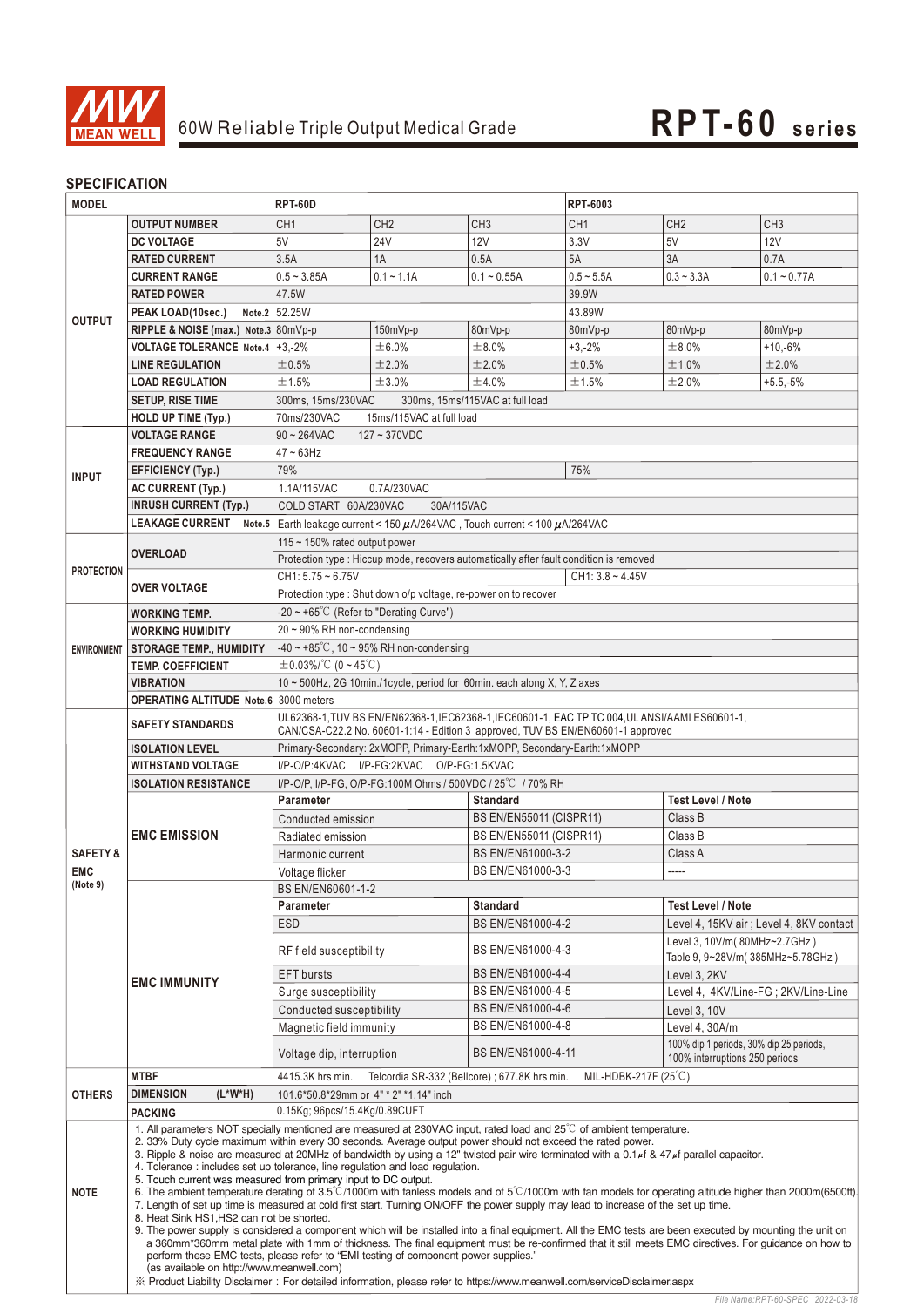

## **RPT-60 seri es**